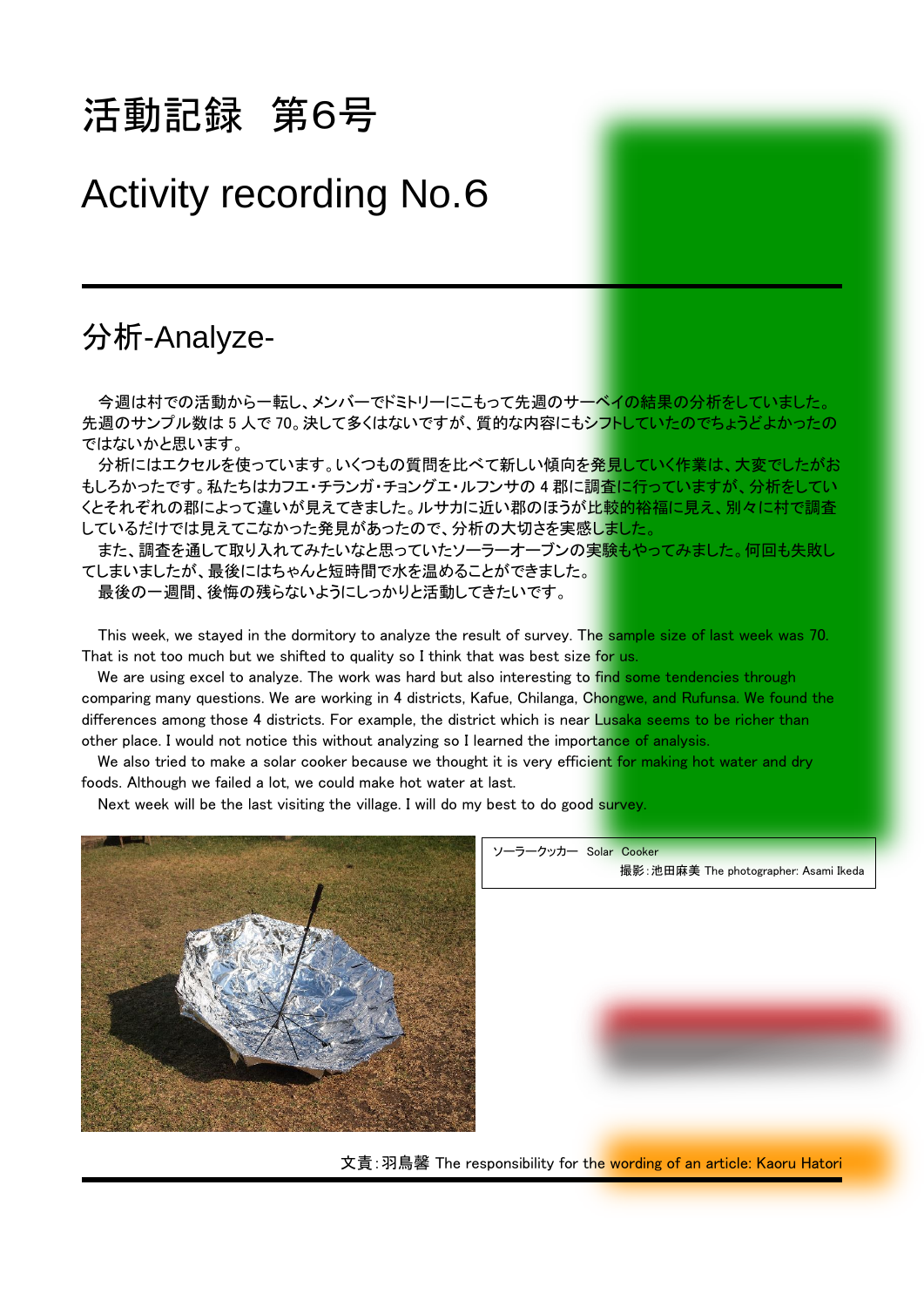## 調査-Survey-

今週はサーベイについての様子をご紹介したいと思います。私達チョングエチームは基本的に二人の女性オフ ィサーと、二人一組になってサーベイをしています。とてもユーモアセンスのある二人で、みんなで楽しみながら 活動に取り組んでいます。サーベイにいく家庭にあらかじめ知らせているのか聞いたところ、知らせたり知らせな かったり、といっていましたがザンビアの家庭は突然訪問しても驚く様子もなく、ごく普通に受け入れられます。と くにこちらの正体や目的を明かしてない状態でも家に着くとすぐに一番良い椅子を用意してくれます。ホームステ イ先にも頻繁に近所の人が訪ねてくるし、とてもオープンで友好的な印象を受けました。

あとザンビアにはムンコーヨーという伝統的な飲み物があり、お客さんに出す風習があるようで、オフィサー達 は朝から大きなペットボトルを持参して村人の家でムンコーヨーを大量にもらっています。家庭によって若干味は 違うようですが甘くておいしかったです。また移動中オフィサーがおやつを食べている光景をよく見ますが、一番 驚いたのはお米にサワーミルク(ヨーグルト風のもの)と砂糖をかけて食べていたことです。食べてみると意外に おいしくてさらに驚きました。興味のある方は是非試してみてください。

I would like to introduce about our survey today. We survey with agriculture officers. They are very cheerful and kind. We enjoy working with them so much. It was very surprising that Zambian people were very open to stranger. In japan, I think people are little cautious with stranger, but in Zambia it seems like everyone welcome to us even I am foreigner. They spend a lot of time with neighbor and enjoy talking with them.

There is common drink named Munkoyo in Zambia. When we visit a village, many people serve us Munkoyo. It is very sweet .Our colleague officers always bring empty bottles to get Munkoyo. Everyone like it so much. I also tried sour milk with rice. It was very weird for me, but surprisingly it was delicious. If you are interested in it, I would like you to try it!

文責: 小坂田奈苗 The responsibility for the wording of an article: Nanae Osakada

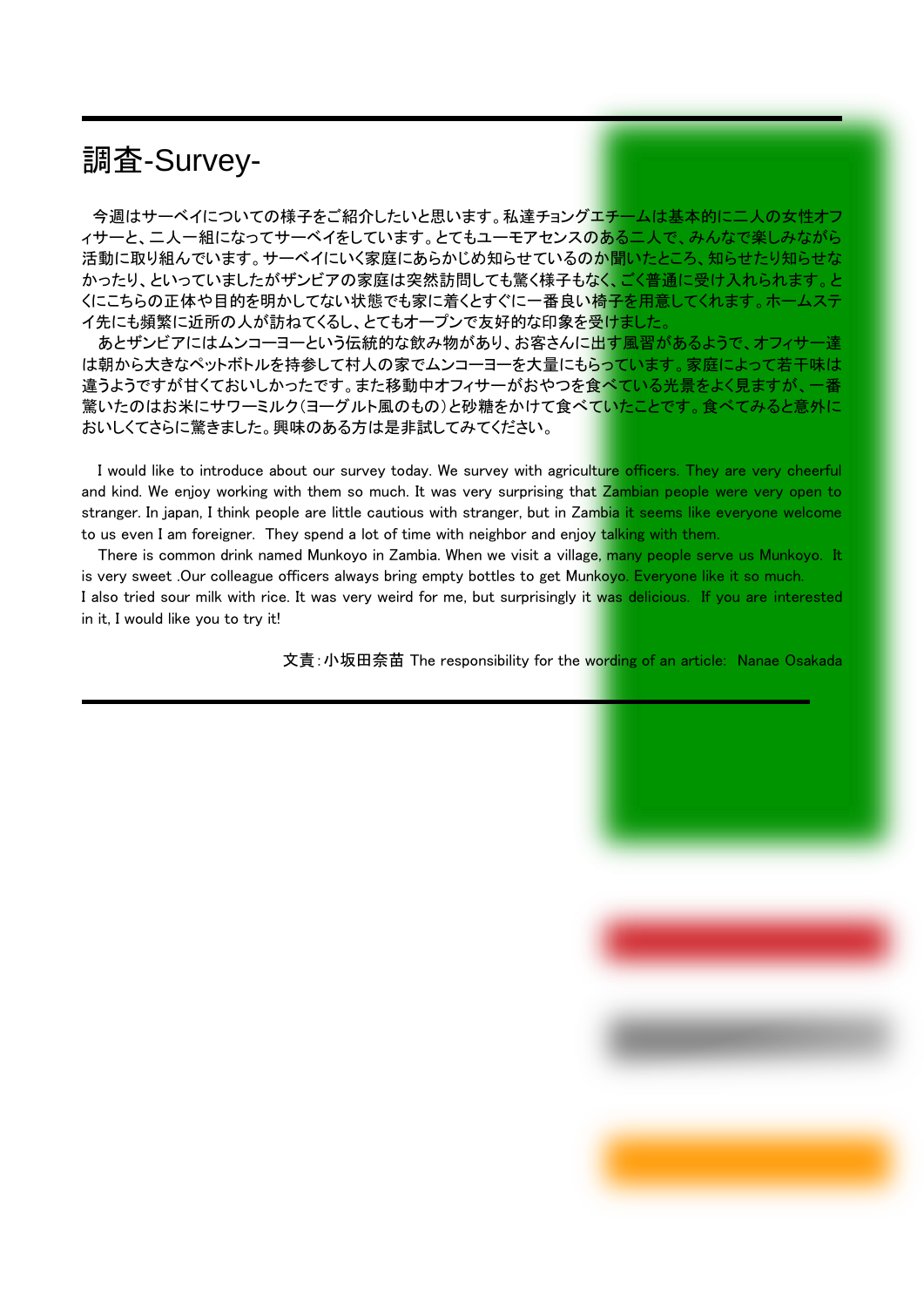#### ザンビアの食生活 A Zambian diet

11 月に入りました。長い乾季も終わりに近づき、農業で生計を立てている人は忙しい雨季の始まりに備えて準 備を始める頃合いなのではないかと思います。

今週は調査で分かったザンビア人の食生活について、私自身の意見を書いていきたいと思います。農村で調 査を行った際に「1 日に何回食事を摂りますか?」という質問に対して「1日に 2 食しか食事を摂らない」と回答す る人が何人かいます。1 日 2 食しか食べないことが一概に悪いこととは言い切れませんが、「食べたいのに他の 要因で食べられない」のであれば、そこにはカイゼンの余地を見出すことができます。

調査によると1日 2 食と回答をした人は皆、朝食を抜いています。そして朝食を食べている人が何を口にして いるかというと、「シマ」を食べている人は 70 件中 5 件、「bread、buns」を食べている人は 70 件中 28 件でした。 圧倒的にパン類を食べている人が多いことが分かりました。これには2つの理由が考えられます。

1つは、単純に収入などの経済的な要因です。パン類はメイズに比べると<mark>比</mark>較的高価であるという印象があり ます。もし、ザンビアで「朝、普通はパンを食べる」という文化が定着しているのであれば、収入や所得の向上に 努めることでより多くの家庭で 1 日 3 食摂ることが可能になります。

2つ目の理由は、シマを作ることに関する問題です。ザンビアでこれだけポピュラーなシマが、なぜ朝に食べら れないかという点で、シマを作る手間と時間が大きく関係していると私は推察します。朝食を作るなどの家事の多 くは女性が担っているのですが、わざわざ炭に火をつけて、シマをこねる重労働をし、家族全員分の朝食を作る ことは大変な負担であります。ここで私が提案したいのは、女性にもっと仕事をさせる、とかそういったことではな く日本の生活改善の事例のような台所の改善などです。たとえば、調理台を高くするとか、効率よく炭が使える様 になるだとか、いわゆる料理が簡単になる時短術のような手法が提案できればよいのではと考えています。

もちろん、「朝からシマを食べると満腹になりすぎてきつい」という回答もあるようですし、シマばかりを食べるの ではなくバランスの良い食事を提案することが私たちの責務でもありますので改善へのアプローチは一概にどれ がいい、ということはないのだと肌で感じました。

At last, it was November in Zambia. Near the end of dry season, I guess most of farmer to prepare something to do for the beginning of rainy season.

I write my personally opinion about a Zambian diet in this week. When I asked "How many meals do you have in a day?", some people replied "I have only twice." I don't think what they have twice meals in a day is wrong, but if they want, there is enough ground for improvement.

According to survey, people who replied twice in a day don't have breakfast. And people who had breakfast ate anything that only 5 of 70 ate "nshima", 28 of 70 ate "bread or buns". People was predominantly eating bread. I think there are 2 reason.

At first, there is financial problem. Bread give me an expensive impression more than nshima. If most of Zambian people say "We usually eat bread at breakfast", I suggest that trying to IGA bring the possibility that most of households eat three meals in a day.

At second, there is a problem about making nshima. I guess what Zambian people don't have nshima at breakfast have a relation to taking a lot of work and. Setting fire to charcoal, kneading nshima, making meals for everyone in family and the like are very heavy work for woman. I would like to suggest not to let woman do more heavy work but to accept the improvement kitchen like Japanese life-improvement precedent. For example, setting kitchen table high up, raising efficiency charcoal, adopt a way of reduction in cooking hours and so on.

Of course, some of people said that eating nshima at breakfast is too full for our stomach, and it is important for Zambian people to have balanced diet. So, I feel there are many kind of approach to improvement.

文責:德永健人 The responsibility for the wording of an article: Kento Tokunaga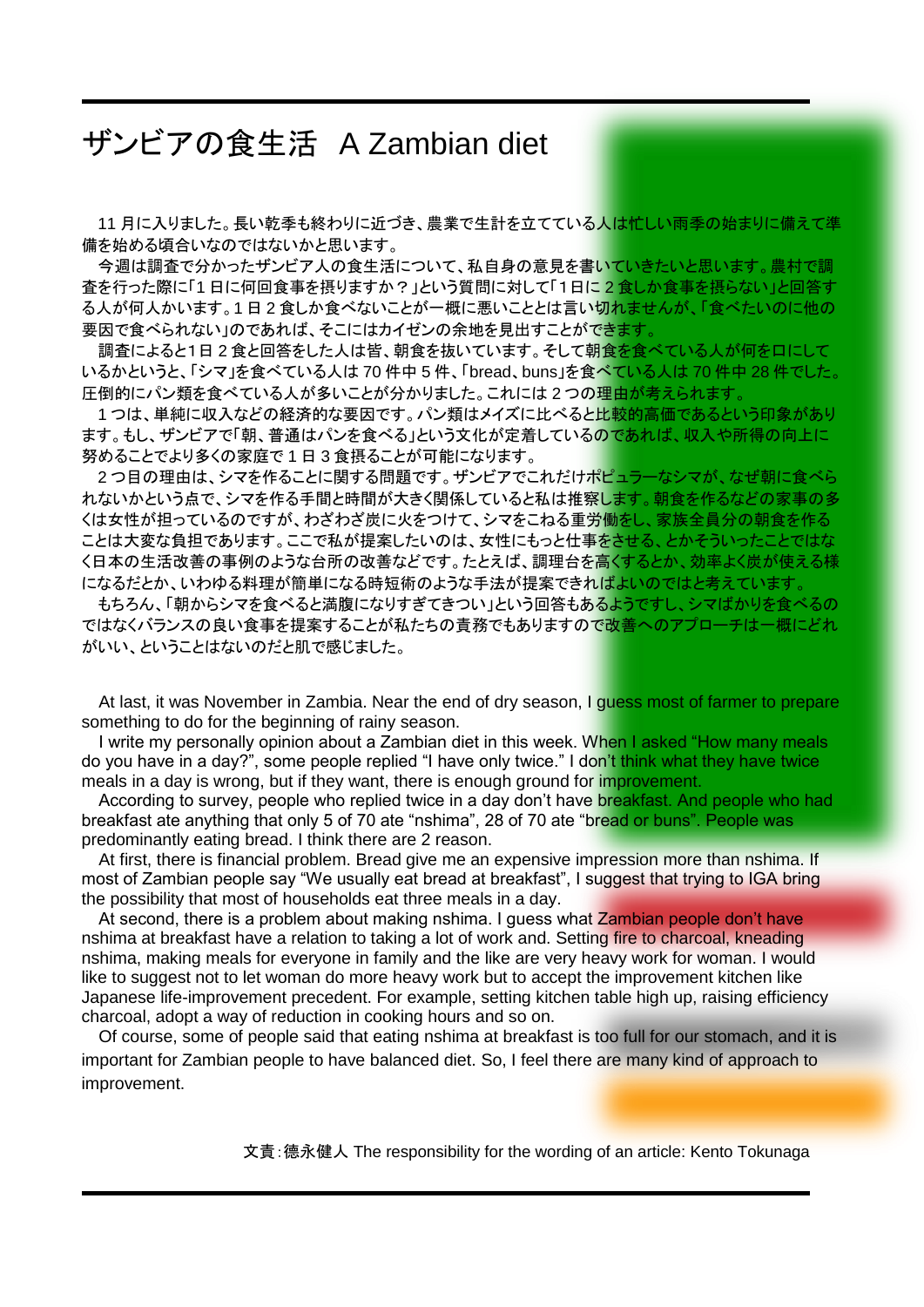## コラム Column

2014 年 10 月 28 日に元ザンビア大統領マイケル・サタ氏が療養中のロンドンで亡くなりました。 マイケル・サタ氏は、中国の銅産業への投資や、外国企業のザンビア人への不当な扱いを非難しザンビア人の 人権を主張することで人気を集め、2011 年に大統領に就任しました。大統領に<mark>就任し</mark>てからは中国との関係を 強化する政策を強めましたが、同時に公の場に現れることも少なくなっていきました。病気を患っていたためと言 われています。

亡くなってから 11 月 11 日までの 14 日間は服喪期間です。大きなイベントを開催したり大音量で音楽を流し たりすることは禁止されています。ザンビアのメディアでは、専らサタ氏の業績を報道したり、追悼の意味を込め キリスト系の神聖な音楽を流したりしています。

サタ氏のご遺体は 11 月 1 日にザンビアに到着し、翌 2 日から 9 日まで首都のルサカ市内で市民からの弔問 を受け付けています。次の大統領は、暫定大統領に任命されている副大統領のガイ・スコット氏との噂がありま す。スコット氏は、候補者の両親がザンビア生まれであることという憲法規定の要件を満たしていないのですが、 もし実現すればザンビアで初の白人大統領の誕生となります。

銅産業からの脱却の道を歩みつつあるザンビアの次の担い手は誰になるでしょうか。注目が集まります。

It was reported that Zambian President Michael Sata died on October 28, 2014 in London. Sata became popular with claiming human rights of Zambian people by assaulting unfair treatment by foreign companies and investigation to copper industry by China. After the inauguration in 2011、 he changed his mind to keep good relationship with China. At the same time, he was not appearing to the public which is suspected due to his health condition.

14 days since his death is a mourning period. Medias are broadcasting his history or some sacred musics. Sata's remains arrived in Zambia on November 1 and its public viewing started on the next day in Lusaka. Vice President Guy Scott has been appointed acting president. If he is elected as President at

the next election, he is to be a first white president in Zambia.

It is widely noticed who becomes the next leader of the country which is stepping forward to grow out of copper industry.

文責:池田麻美 The responsibility for the wording of an article: Asami Ikeda